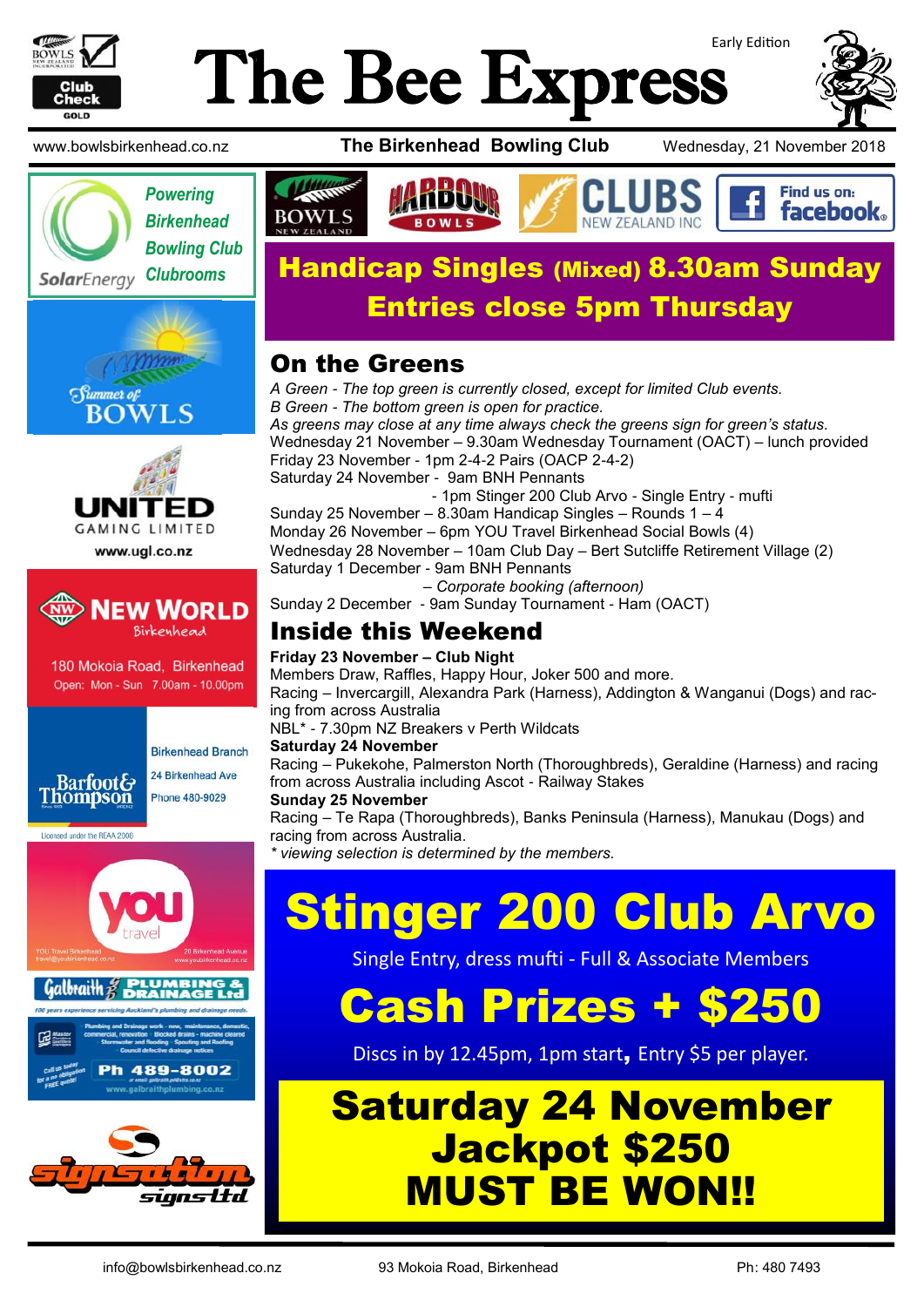





*<u>Ommie Swart Limited</u>* otional Apparel & Products, Corporate Gifts **Customised Team & Club Uniforms** 

Ph: 419-0926 M: 0275 297-297 www.emmieswart.co.n



Design & Manufacture **High Quality Durable** Whiteboards **Noticeboards Educational Furniture** Over 25 years New Zealand made

**88 Hill Bar William Reare** american diagnosis e Ph 09 441 7447 field 0820 ove www.e-move.co.nz **TOTAL BUILDING COMPLIANCE ASBESTOS MANAGEMENT PLANS** Dils for beautiful funerals www.dils.co.nz RSA BIRKENHEAD Recreation Drive PH: 418 2424 Proudly Supporting

#### 10am Club Day, Wednesday 28 November

*Come and join us for a Wednesday out of the ordinary courtesy of Club Day Partner Bert Sutcliffe Retirement Village* 

**Single Entry - Dress: Club uniform or creams**

#### Centre Event Closing Dates

Upcoming closing dates for Centre events - dates are when entries close with your club secretaries:

BNH Centre 4s - Sunday 25th November 2018 BNH Master's 4s - Sunday 25th November 2018 BNH Centre Pairs - Sunday 16th December 2018 BNH Master's Pairs - Sunday 16th December 2018

#### Corporate Helpers Needed

The Corporate Christmas season is upon us and over the next month the Club gains a lot of revenue through corporates using our green and club rooms. The funds raised go to benefit the entire club. Volunteers are the life blood of the success of these functions. Catering is taken care of but we need numbers to show them what to do out on the green. If you are able to assist at some stage phone Tommy Winton, there a various dates to choose from, your help will be appreciated.

#### Continuous Ham Raffles

Christmas is fast approaching and again the continuous ham raffles are now on sale at the bar. Two dollars per number, per raffle. Each raffle is drawn the Friday after it is sold out. Drawn during the club membership draw time slot. Winning raffles may be collected after 5pm Wednesday 19 December from Birkenhead Bowling Club. Raffles not collected on the 19 December will be named and placed in the chiller for collection, the club and persons running the raffle are not responsible for any raffles left in the chiller.

# **HAM TOURNAMENTS** HAM TOURNAISSEN

SUNDAY 2 DECEMBER OPEN AC TRIPLES (OACT) OPEN AC TRIPLES (UNCH PROVIDED

Rod Mahon Memorial WEDNESDAY 19 December<br>WEDNESDAY 19 December OPEN AC TRIPLES (OACT) 9.30am START, \$30 PER TEAM, LUNCH PROVIDED

Birkenhead Bowling Club Birkenhead Bowling<br>93 Mokoia Road Birkenhead 93 Mokoja Road Birkenneau<br>09 480 7493 / www.bowlsbirkenhead.co.nz

Bowls Birkenhead www.birkenheadrsa.com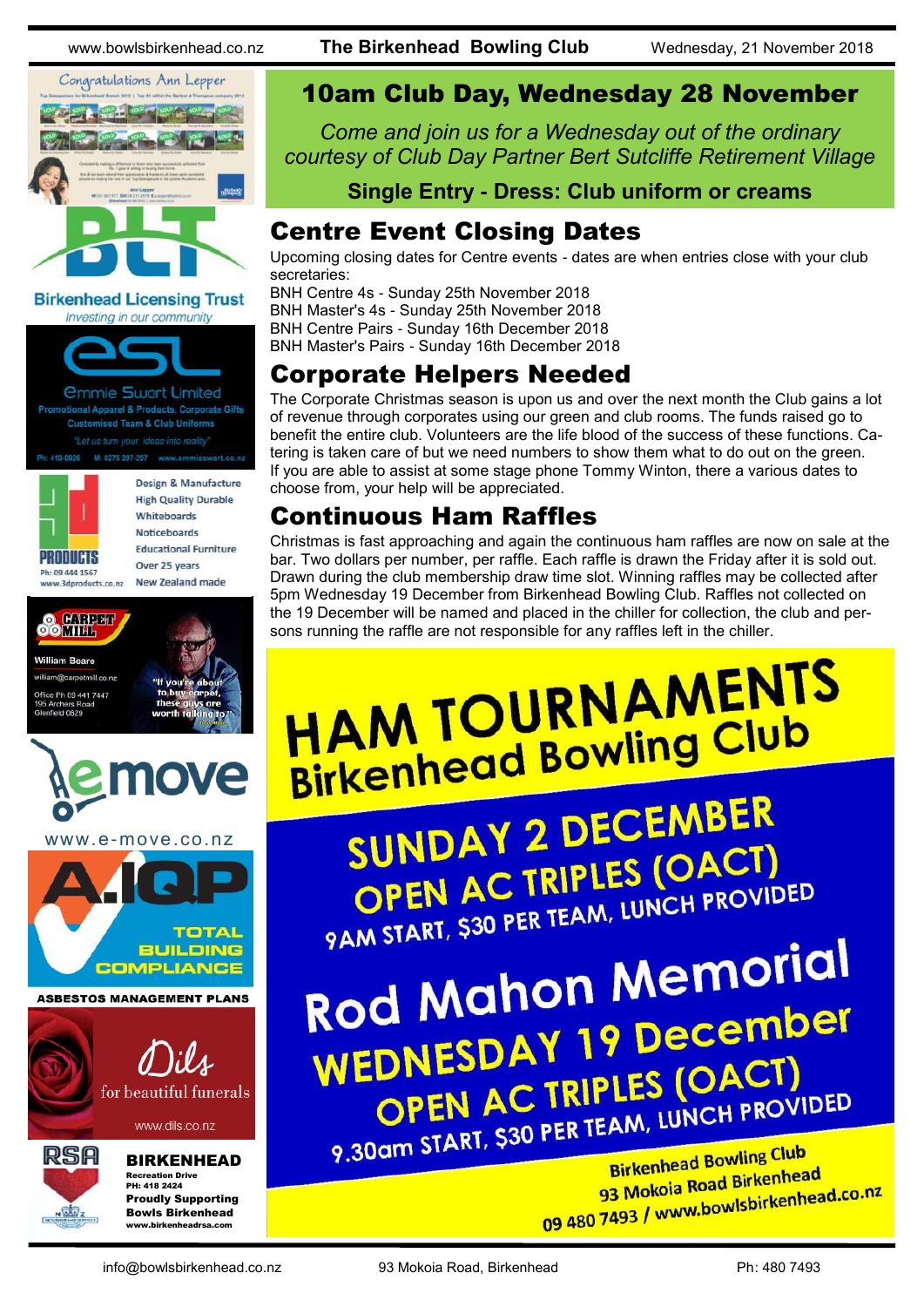www.bowlsbirkenhead.co.nz **The Birkenhead Bowling Club** Wednesday, 21 November 2018









www.wheelsonwairau.co.nz

**AKARANA PUBLISHING COMPANY** 

**Sporting & General Publications** 





180 Mokoia Road, Birkenhead Open: Mon - Sun 7.00am - 10.00pm





**Birkenhead Branch** 24 Birkenhead Ave Phone 480-9029



**Birkenhead Bowling Club The Good Home Birkenhead Pairs** February 16-17 2019 endorsed by Bouds New Zealand as part of the Summer of Bowls

### Wednesday Club Days for All

All playing members welcome. These days are ideal for first years and newer members to the club to meet fellow members and enjoy the hospitality out on the green and inside the Club.

Dress of the day is creams or club uniform. Bring your lunch along and enjoy a relaxing day out on the greens. Single entry with teams drawn and graded as per Bob Murphy's desire.

The fourth Wednesday of each month is even more special with Club Partner Bert Sutcliffe Retirement Village providing additional prizes and a few surprises just to keep it lively. Free up your Wednesdays and come along.

#### Kids Christmas Party

The Kids Christmas Party (12 years of age and under) is again kindly supported by Tim Roskruge (Barfoot Thompson agent) and United Gaming and will be held Sunday 17 December. Starting at 10am with The Bubble Man Bubble Show, morning tea for the kids, followed by Santa and his sack. Bring a present to the value of \$15 with your child's name and age on it for Santa's sack.

To assist with catering, member's name and numbers of children attending on the white board in the club please.

## Kids Christmas party Member's children & grand children (children 12 years of age and under) Sunday 9 December At 10am Kids Entertainment **MORNING TEA (KIDS ONLY)** S**anta** Proudly supported by: **Tim Roskruge** .<br>Tim Roskruge **Barfoot&Thompson GAMING LIMITED** 0274 923 125<br>**AH** 09 418 3846

info@bowlsbirkenhead.co.nz 93 Mokoia Road, Birkenhead Ph: 480 7493

www.ugl.co.nz